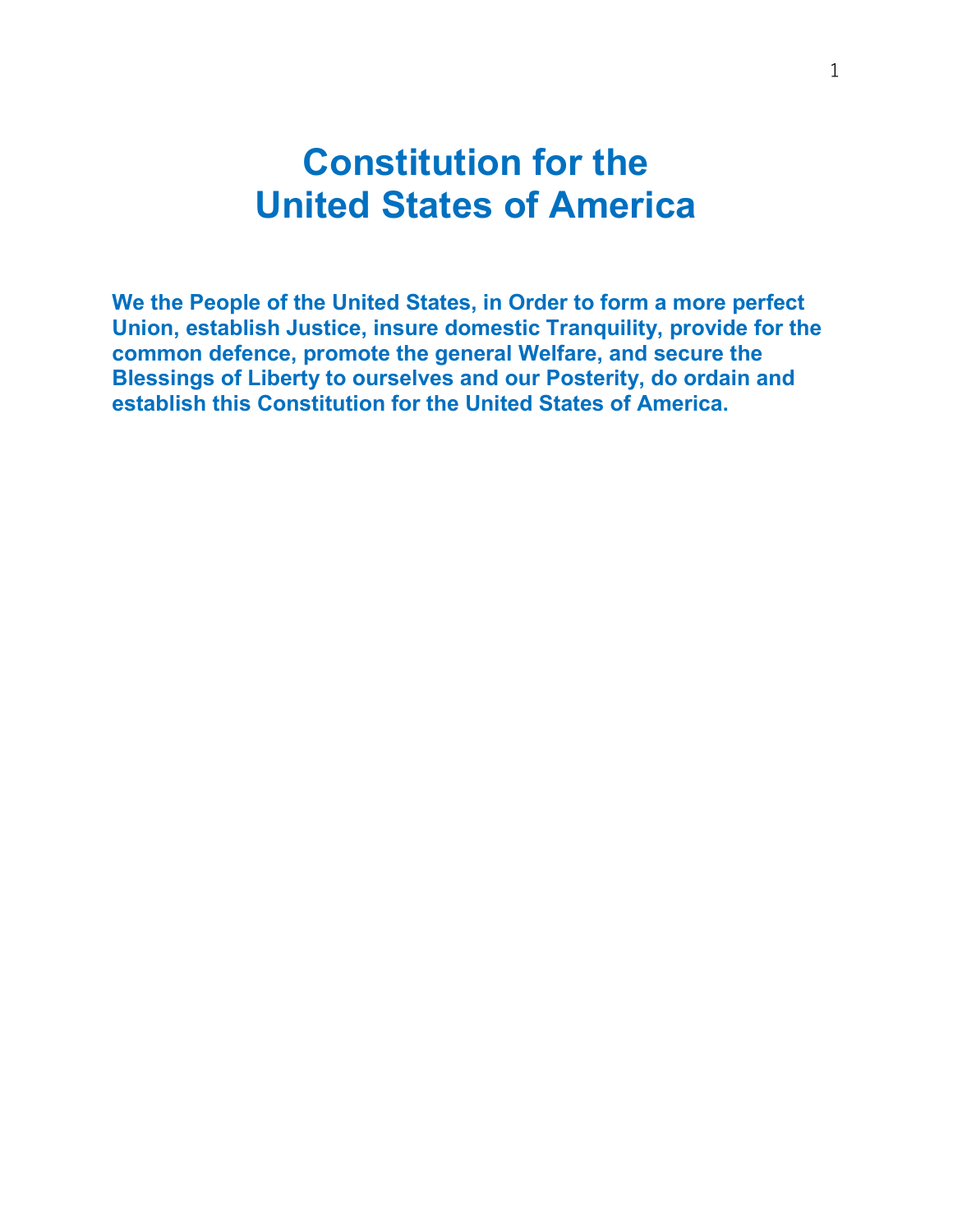# Article I

**Section 1** - All legislative Powers herein granted shall be vested in a Congress of the United States, which shall consist of a Senate and House of Representatives.

**Section 2** - The House of Representatives shall be composed of Members chosen every second Year by the People of the several States, and the Electors in each State shall have the Qualifications requisite for Electors of the most numerous Branch of the State Legislature.

No Person shall be a Representative who shall not have attained to the Age of twenty five Years, and been seven Years a Citizen of the United States, and who shall not, when elected, be an Inhabitant of that State in which he shall be chosen.

Representatives and direct Taxes shall be apportioned among the several States which may be included within this Union, according to their respective Numbers, which shall be determined by adding to the whole Number of free Persons, including those bound to Service for a Term of Years, and excluding Indians not taxed, three fifths of all other Persons. The actual Enumeration shall be made within three Years after the first Meeting of the Congress of the United States, and within every subsequent Term of ten Years, in such Manner as they shall by Law direct. The Number of Representatives shall not exceed one for every thirty Thousand, but each State shall have at Least one Representative; and until such enumeration shall be made, the State of New Hampshire shall be entitled to chuse three, Massachusetts eight, Rhode-Island and Providence Plantations one, Connecticut five, New-York six, New Jersey four, Pennsylvania eight, Delaware one, Maryland six, Virginia ten, North Carolina five, South Carolina five, and Georgia three.

When vacancies happen in the Representation from any State, the Executive Authority thereof shall issue Writs of Election to fill such Vacancies.

The House of Representatives shall chuse their Speaker and other Officers; and shall have the sole Power of Impeachment.

**Section 3** - The Senate of the United States shall be composed of two Senators from each State, chosen by the Legislature thereof, for six Years; and each Senator shall have one Vote.

Immediately after they shall be assembled in Consequence of the first Election, they shall be divided as equally as may be into three Classes. The Seats of the Senators of the first Class shall be vacated at the Expiration of the second Year, of the second Class at the Expiration of the fourth Year, and of the third Class at the Expiration of the sixth Year, so that one third may be chosen every second Year; and if Vacancies happen by Resignation, or otherwise, during the Recess of the Legislature of any State,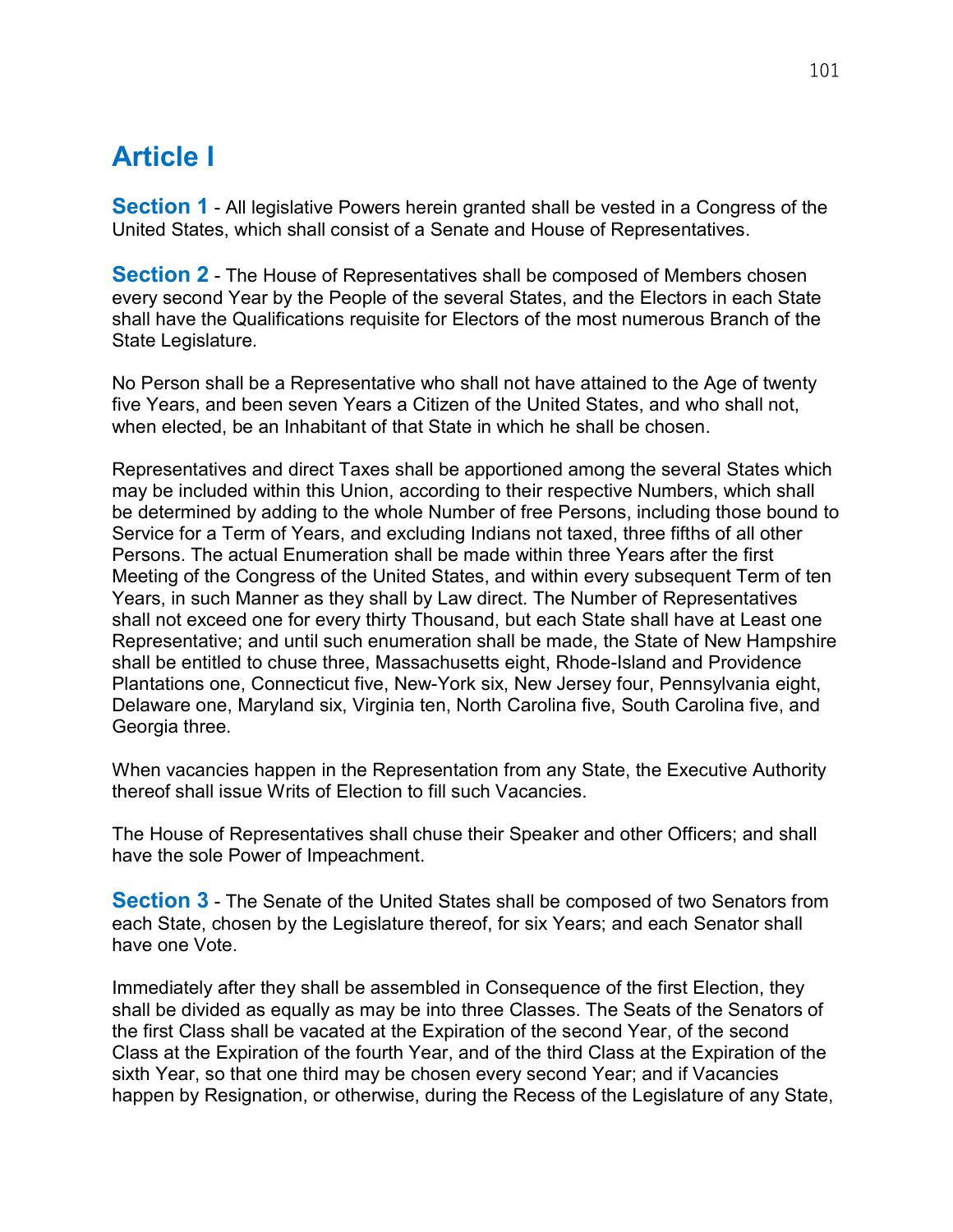the Executive thereof may make temporary Appointments until the next Meeting of the Legislature, which shall then fill such Vacancies.

No Person shall be a Senator who shall not have attained to the Age of thirty Years, and been nine Years a Citizen of the United States, and who shall not, when elected, be an Inhabitant of that State for which he shall be chosen.

The Vice President of the United States shall be President of the Senate, but shall have no Vote, unless they be equally divided.

The Senate shall chuse their other Officers, and also a President pro tempore, in the Absence of the Vice President, or when he shall exercise the Office of President of the United States.

The Senate shall have the sole Power to try all Impeachments. When sitting for that Purpose, they shall be on Oath or Affirmation. When the President of the United States is tried, the Chief Justice shall preside: And no Person shall be convicted without the Concurrence of two thirds of the Members present.

Judgment in Cases of Impeachment shall not extend further than to removal from Office, and disqualification to hold and enjoy any Office of honor, Trust or Profit under the United States: but the Party convicted shall nevertheless be liable and subject to Indictment, Trial, Judgment and Punishment, according to Law.

**Section 4** - The Times, Places and Manner of holding Elections for Senators and Representatives, shall be prescribed in each State by the Legislature thereof; but the Congress may at any time by Law make or alter such Regulations, except as to the Places of chusing Senators.

The Congress shall assemble at least once in every Year, and such Meeting shall be on the first Monday in December, unless they shall by Law appoint a different Day.

**Section 5** - Each House shall be the Judge of the Elections, Returns and Qualifications of its own Members, and a Majority of each shall constitute a Quorum to do Business; but a smaller Number may adjourn from day to day, and may be authorized to compel the Attendance of absent Members, in such Manner, and under such Penalties as each House may provide.

Each House may determine the Rules of its Proceedings, punish its Members for disorderly Behaviour, and, with the Concurrence of two thirds, expel a Member.

Each House shall keep a Journal of its Proceedings, and from time to time publish the same, excepting such Parts as may in their Judgment require Secrecy; and the Yeas and Nays of the Members of either House on any question shall, at the Desire of one fifth of those Present, be entered on the Journal.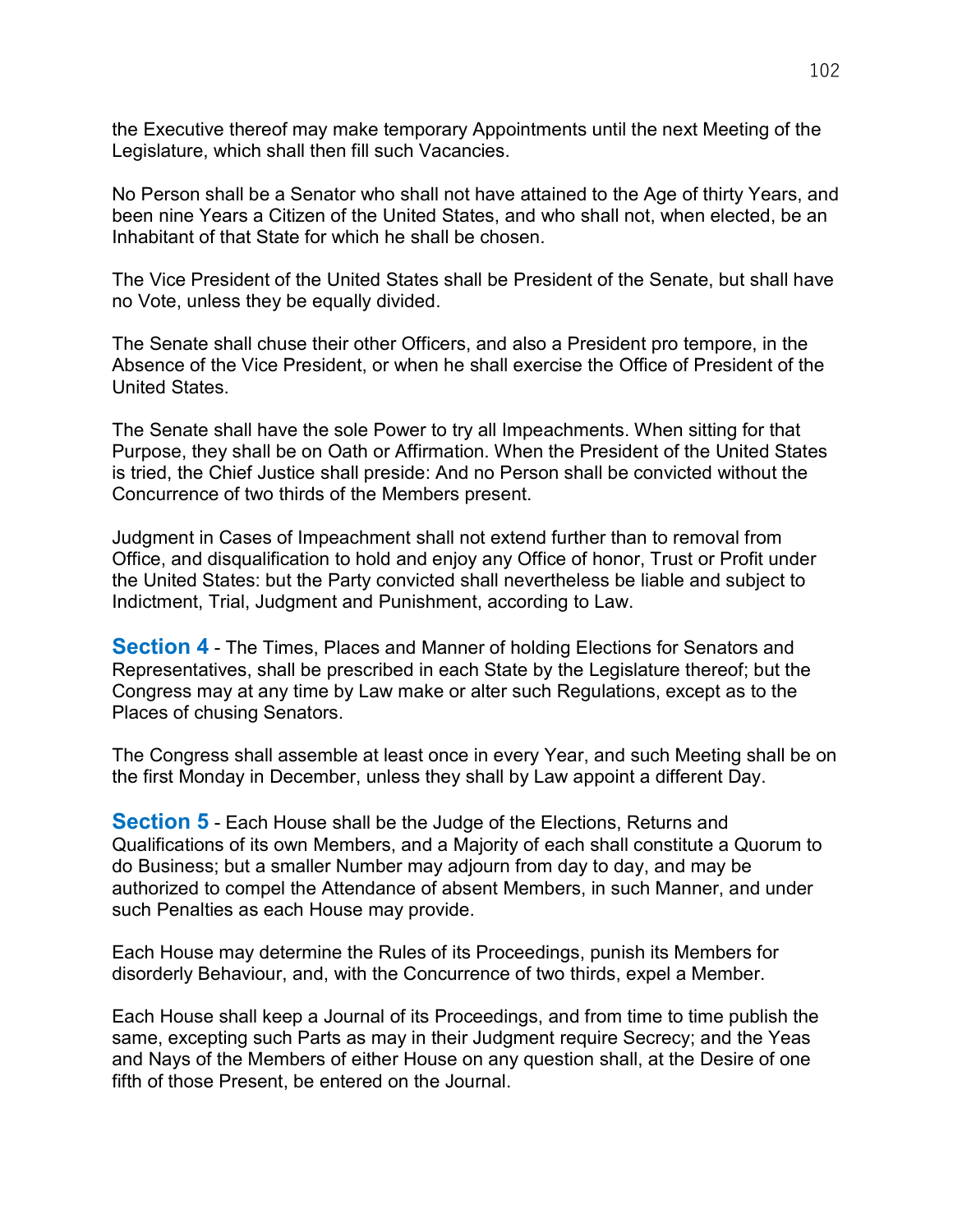Neither House, during the Session of Congress, shall, without the Consent of the other, adjourn for more than three days, nor to any other Place than that in which the two Houses shall be sitting.

**Section 6** - The Senators and Representatives shall receive a Compensation for their Services, to be ascertained by Law, and paid out of the Treasury of the United States. They shall in all Cases, except Treason, Felony and Breach of the Peace, be privileged from Arrest during their Attendance at the Session of their respective Houses, and in going to and returning from the same; and for any Speech or Debate in either House, they shall not be questioned in any other Place.

No Senator or Representative shall, during the Time for which he was elected, be appointed to any civil Office under the Authority of the United States, which shall have been created, or the Emoluments whereof shall have been encreased during such time; and no Person holding any Office under the United States, shall be a Member of either House during his Continuance in Office.

**Section 7** - All Bills for raising Revenue shall originate in the House of Representatives; but the Senate may propose or concur with Amendments as on other Bills.

Every Bill which shall have passed the House of Representatives and the Senate, shall, before it become a Law, be presented to the President of the United States; If he approve he shall sign it, but if not he shall return it, with his Objections to that House in which it shall have originated, who shall enter the Objections at large on their Journal, and proceed to reconsider it. If after such Reconsideration two thirds of that House shall agree to pass the Bill, it shall be sent, together with the Objections, to the other House, by which it shall likewise be reconsidered, and if approved by two thirds of that House, it shall become a Law. But in all such Cases the Votes of both Houses shall be determined by yeas and Nays, and the Names of the Persons voting for and against the Bill shall be entered on the Journal of each House respectively. If any Bill shall not be returned by the President within ten Days (Sundays excepted) after it shall have been presented to him, the Same shall be a Law, in like Manner as if he had signed it, unless the Congress by their Adjournment prevent its Return, in which Case it shall not be a Law.

Every Order, Resolution, or Vote to which the Concurrence of the Senate and House of Representatives may be necessary (except on a question of Adjournment) shall be presented to the President of the United States; and before the Same shall take Effect, shall be approved by him, or being disapproved by him, shall be repassed by two thirds of the Senate and House of Representatives, according to the Rules and Limitations prescribed in the Case of a Bill.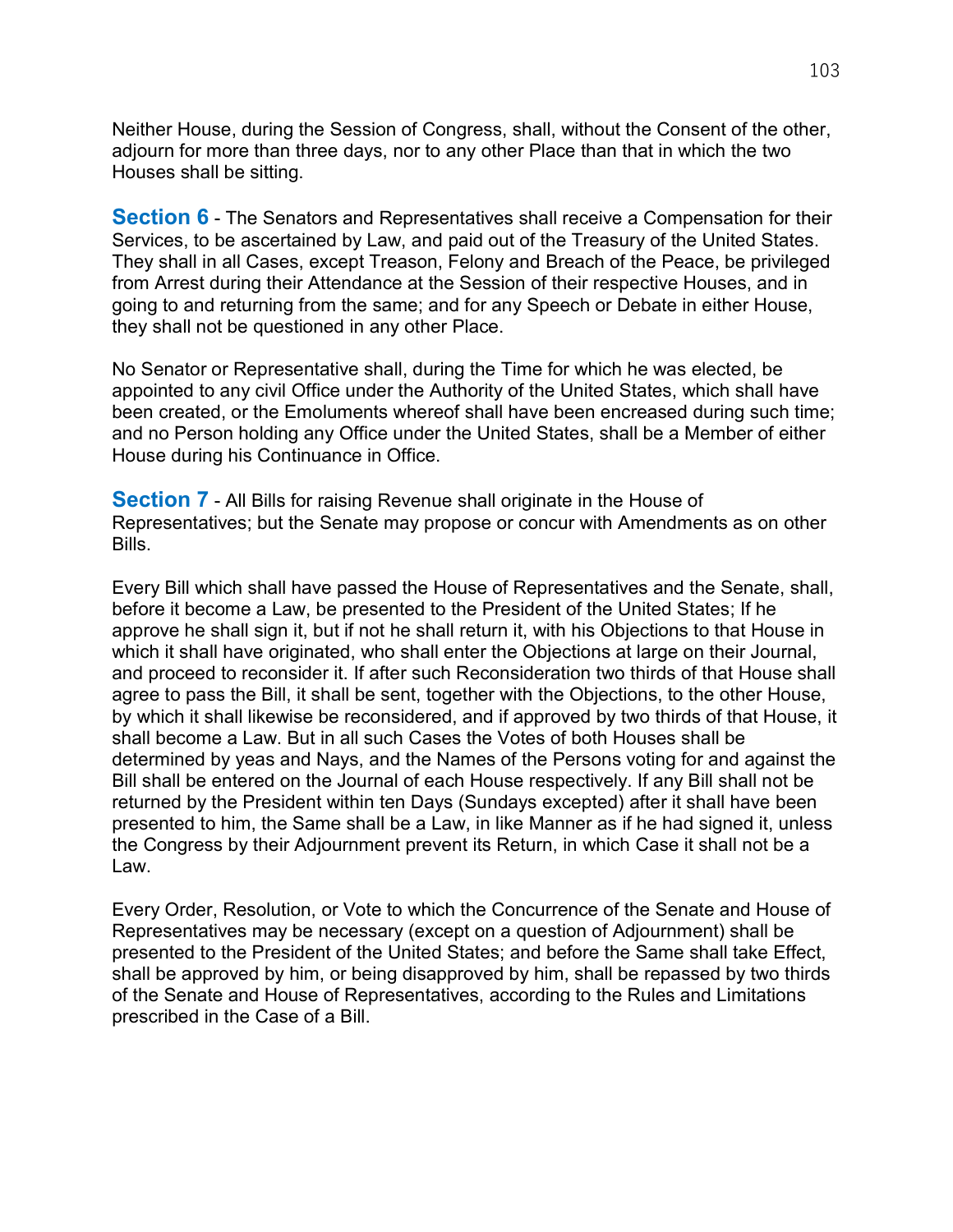**Section 8** - The Congress shall have Power To lay and collect Taxes, Duties, Imposts and Excises, to pay the Debts and provide for the common Defence and general Welfare of the United States; but all Duties, Imposts and Excises shall be uniform throughout the United States;

- $\triangleright$  To borrow Money on the credit of the United States;
- $\triangleright$  To regulate Commerce with foreign Nations, and among the several States, and with the Indian Tribes:
- $\triangleright$  To establish an uniform Rule of Naturalization, and uniform Laws on the subject of Bankruptcies throughout the United States;
- $\triangleright$  To coin Money, regulate the Value thereof, and of foreign Coin, and fix the Standard of Weights and Measures;
- $\triangleright$  To provide for the Punishment of counterfeiting the Securities and current Coin of the United States;
- $\triangleright$  To establish Post Offices and post Roads;
- $\triangleright$  To promote the Progress of Science and useful Arts, by securing for limited Times to Authors and Inventors the exclusive Right to their respective Writings and Discoveries;
- $\triangleright$  To constitute Tribunals inferior to the supreme Court;
- To define and punish Piracies and Felonies committed on the high Seas, and Offences against the Law of Nations;
- $\triangleright$  To declare War, grant Letters of Marque and Reprisal, and make Rules concerning Captures on Land and Water;
- $\triangleright$  To raise and support Armies, but no Appropriation of Money to that Use shall be for a longer Term than two Years;
- $\triangleright$  To provide and maintain a Navy;
- To make Rules for the Government and Regulation of the land and naval Forces;
- $\triangleright$  To provide for calling forth the Militia to execute the Laws of the Union, suppress Insurrections and repel Invasions;
- $\triangleright$  To provide for organizing, arming, and disciplining, the Militia, and for governing such Part of them as may be employed in the Service of the United States, reserving to the States respectively, the Appointment of the Officers, and the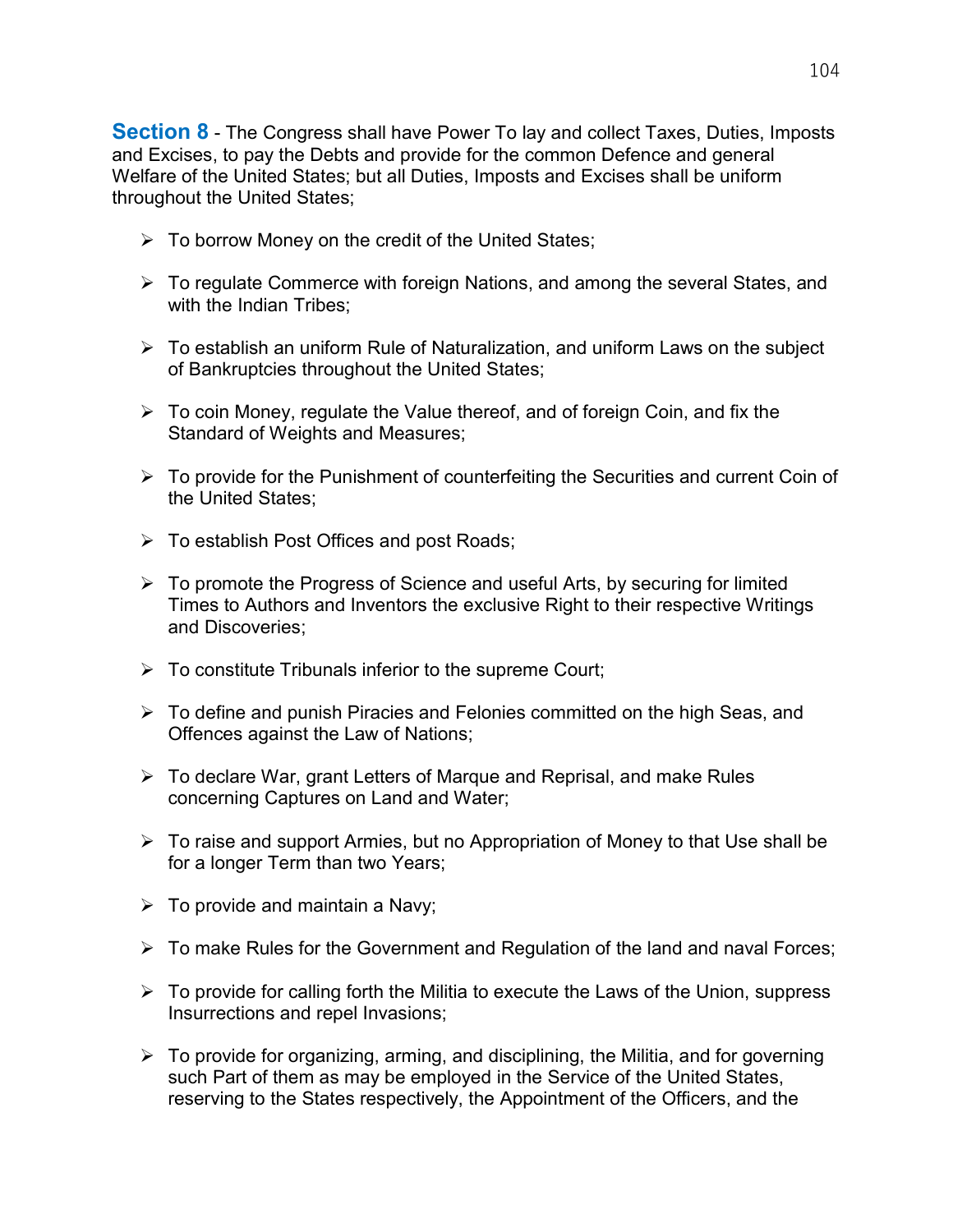Authority of training the Militia according to the discipline prescribed by Congress;

- To exercise exclusive Legislation in all Cases whatsoever, over such District (not exceeding ten Miles square) as may, by Cession of particular States, and the Acceptance of Congress, become the Seat of the Government of the United States, and to exercise like Authority over all Places purchased by the Consent of the Legislature of the State in which the Same shall be, for the Erection of Forts, Magazines, Arsenals, dock-Yards, and other needful Buildings; — And
- $\triangleright$  To make all Laws which shall be necessary and proper for carrying into Execution the foregoing Powers, and all other Powers vested by this Constitution in the Government of the United States, or in any Department or Officer thereof.

**Section 9** - The Migration or Importation of such Persons as any of the States now existing shall think proper to admit, shall not be prohibited by the Congress prior to the Year one thousand eight hundred and eight, but a Tax or duty may be imposed on such Importation, not exceeding ten dollars for each Person.

The Privilege of the Writ of Habeas Corpus shall not be suspended, unless when in Cases of Rebellion or Invasion the public Safety may require it.

No Bill of Attainder or ex post facto Law shall be passed.

No Capitation, or other direct, Tax shall be laid, unless in Proportion to the Census or Enumeration herein before directed to be taken.

No Tax or Duty shall be laid on Articles exported from any State. No Preference shall be given by any Regulation of Commerce or Revenue to the Ports of one State over those of another; nor shall Vessels bound to, or from, one State, be obliged to enter, clear, or pay Duties in another.

No Money shall be drawn from the Treasury, but in Consequence of Appropriations made by Law; and a regular Statement and Account of the Receipts and Expenditures of all public Money shall be published from time to time.

No Title of Nobility shall be granted by the United States: And no Person holding any Office of Profit or Trust under them, shall, without the Consent of the Congress, accept of any present, Emolument, Office, or Title, of any kind whatever, from any King, Prince, or foreign State.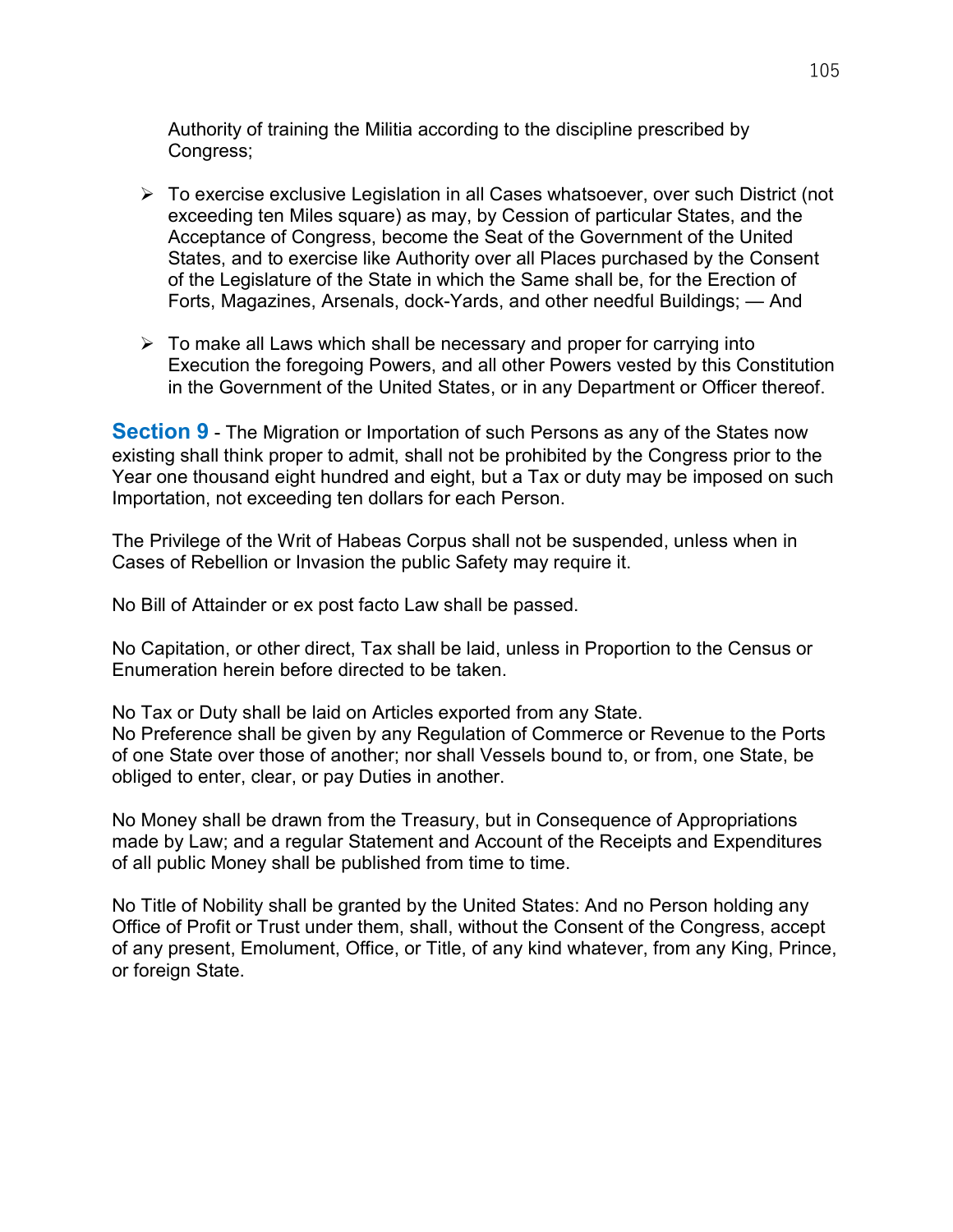**Section 10** - No State shall enter into any Treaty, Alliance, or Confederation; grant Letters of Marque and Reprisal; coin Money; emit Bills of Credit; make any Thing but gold and silver Coin a Tender in Payment of Debts; pass any Bill of Attainder, ex post facto Law, or Law impairing the Obligation of Contracts, or grant any Title of Nobility.

No State shall, without the Consent of the Congress, lay any Imposts or Duties on Imports or Exports, except what may be absolutely necessary for executing it's inspection Laws; and the net Produce of all Duties and Imposts, laid by any State on Imports or Exports, shall be for the Use of the Treasury of the United States; and all such Laws shall be subject to the Revision and Controul of the Congress.

No State shall, without the Consent of Congress, lay any Duty of Tonnage, keep Troops, or Ships of War in time of Peace, enter into any Agreement or Compact with another State, or with a foreign Power, or engage in War, unless actually invaded, or in such imminent Danger as will not admit of delay.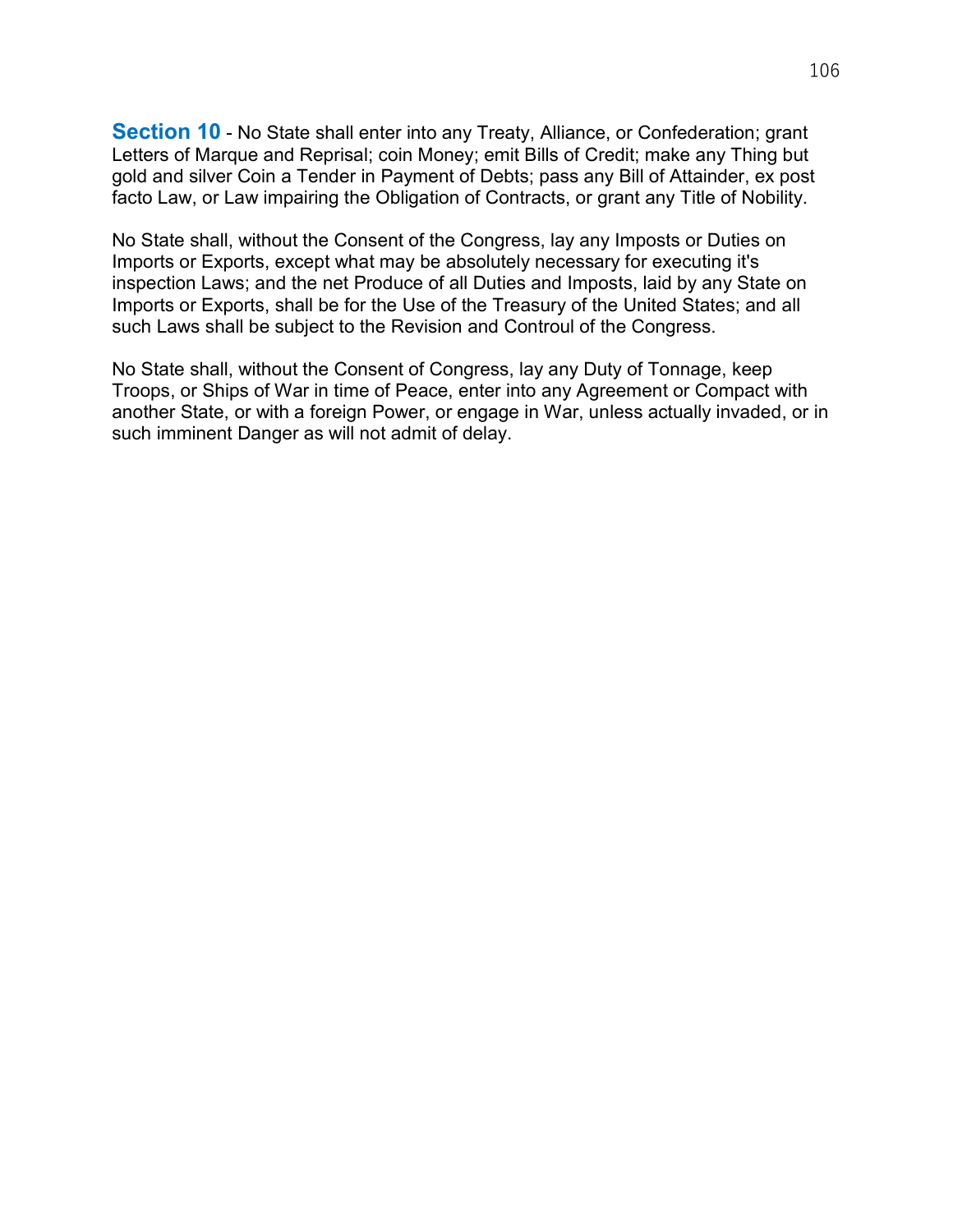#### Article II

**Section 1** - The executive Power shall be vested in a President of the United States of America. He shall hold his Office during the Term of four Years, and, together with the Vice President, chosen for the same Term, be elected, as follows:

Each State shall appoint, in such Manner as the Legislature thereof may direct, a Number of Electors, equal to the whole Number of Senators and Representatives to which the State may be entitled in the Congress: but no Senator or Representative, or Person holding an Office of Trust or Profit under the United States, shall be appointed an Elector.

The Electors shall meet in their respective States, and vote by Ballot for two Persons, of whom one at least shall not be an Inhabitant of the same State with themselves. And they shall make a List of all the Persons voted for, and of the Number of Votes for each; which List they shall sign and certify, and transmit sealed to the Seat of the Government of the United States, directed to the President of the Senate. The President of the Senate shall, in the Presence of the Senate and House of Representatives, open all the Certificates, and the Votes shall then be counted. The Person having the greatest Number of Votes shall be the President, if such Number be a Majority of the whole Number of Electors appointed; and if there be more than one who have such Majority, and have an equal Number of Votes, then the House of Representatives shall immediately chuse by Ballot one of them for President; and if no Person have a Majority, then from the five highest on the List the said House shall in like Manner chuse the President. But in chusing the President, the Votes shall be taken by States, the Representation from each State having one Vote; a quorum for this Purpose shall consist of a Member or Members from two thirds of the States, and a Majority of all the States shall be necessary to a Choice. In every Case, after the Choice of the President, the Person having the greatest Number of Votes of the Electors shall be the Vice President. But if there should remain two or more who have equal Votes, the Senate shall chuse from them by Ballot the Vice President

The Congress may determine the Time of chusing the Electors, and the Day on which they shall give their Votes; which Day shall be the same throughout the United States.

No Person except a natural born Citizen, or a Citizen of the United States, at the time of the Adoption of this Constitution, shall be eligible to the Office of President; neither shall any Person be eligible to that Office who shall not have attained to the Age of thirty five Years, and been fourteen Years a Resident within the United States.

In Case of the Removal of the President from Office, or of his Death, Resignation, or Inability to discharge the Powers and Duties of the said Office, the Same shall devolve on the Vice President, and the Congress may by Law provide for the Case of Removal, Death, Resignation or Inability, both of the President and Vice President, declaring what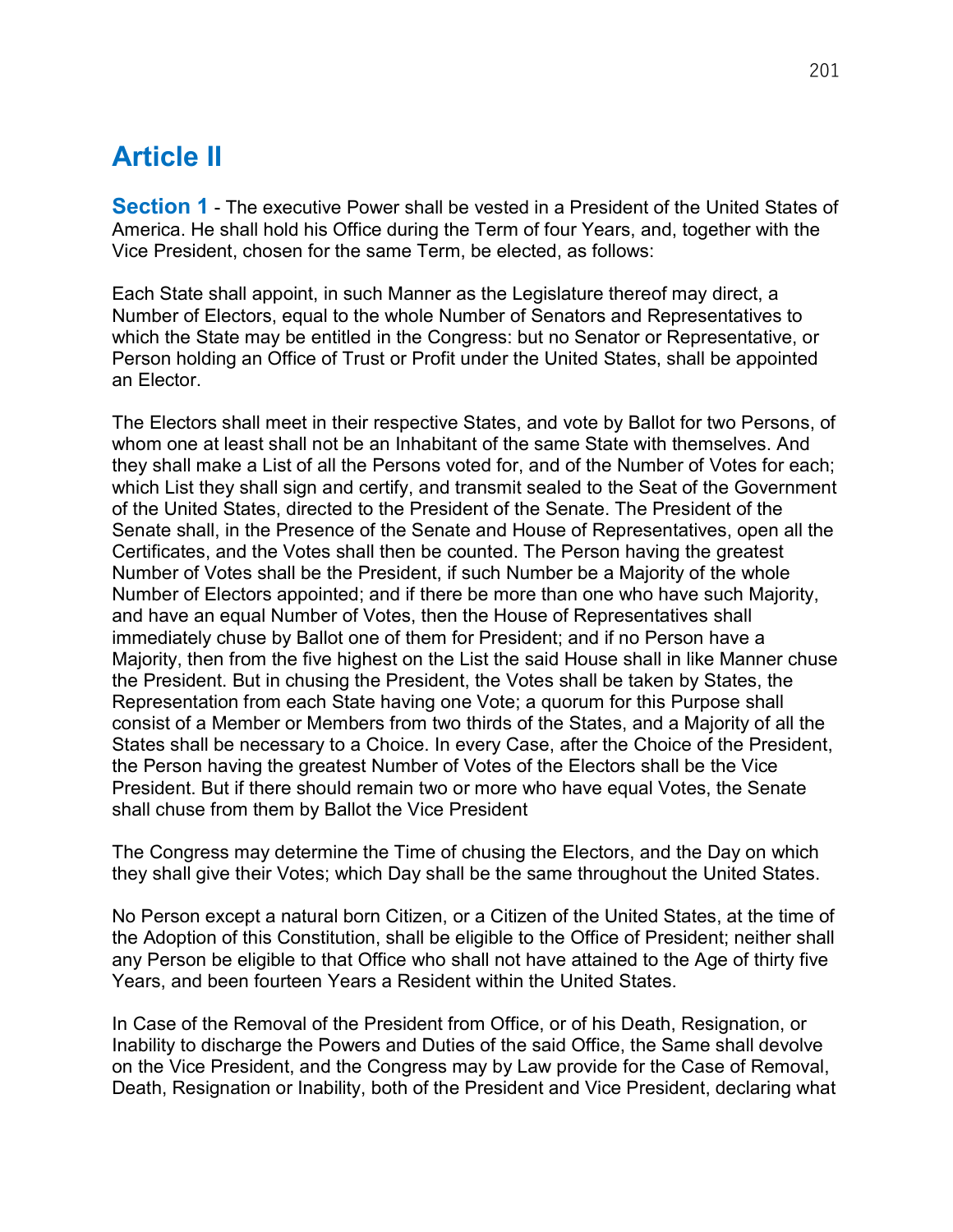Officer shall then act as President, and such Officer shall act accordingly, until the Disability be removed, or a President shall be elected.

The President shall, at stated Times, receive for his Services, a Compensation, which shall neither be increased nor diminished during the Period for which he shall have been elected, and he shall not receive within that Period any other Emolument from the United States, or any of them.

Before he enter on the Execution of his Office, he shall take the following Oath or Affirmation: — "I do solemnly swear (or affirm) that I will faithfully execute the Office of President of the United States, and will to the best of my Ability, preserve, protect and defend the Constitution of the United States."

**Section 2** - The President shall be Commander in Chief of the Army and Navy of the United States, and of the Militia of the several States, when called into the actual Service of the United States; he may require the Opinion, in writing, of the principal Officer in each of the executive Departments, upon any Subject relating to the Duties of their respective Offices, and he shall have Power to grant Reprieves and Pardons for Offences against the United States, except in Cases of Impeachment.

He shall have Power, by and with the Advice and Consent of the Senate, to make Treaties, provided two thirds of the Senators present concur; and he shall nominate, and by and with the Advice and Consent of the Senate, shall appoint Ambassadors, other public Ministers and Consuls, Judges of the supreme Court, and all other Officers of the United States, whose Appointments are not herein otherwise provided for, and which shall be established by Law: but the Congress may by Law vest the Appointment of such inferior Officers, as they think proper, in the President alone, in the Courts of Law, or in the Heads of Departments.

The President shall have Power to fill up all Vacancies that may happen during the Recess of the Senate, by granting Commissions which shall expire at the End of their next Session.

**Section 3** - He shall from time to time give to the Congress Information of the State of the Union, and recommend to their Consideration such Measures as he shall judge necessary and expedient; he may, on extraordinary Occasions, convene both Houses, or either of them, and in Case of Disagreement between them, with Respect to the Time of Adjournment, he may adjourn them to such Time as he shall think proper; he shall receive Ambassadors and other public Ministers; he shall take Care that the Laws be faithfully executed, and shall Commission all the Officers of the United States.

**Section 4 - The President, Vice President and all civil Officers of the United States,** shall be removed from Office on Impeachment for, and Conviction of, Treason, Bribery, or other high Crimes and Misdemeanors.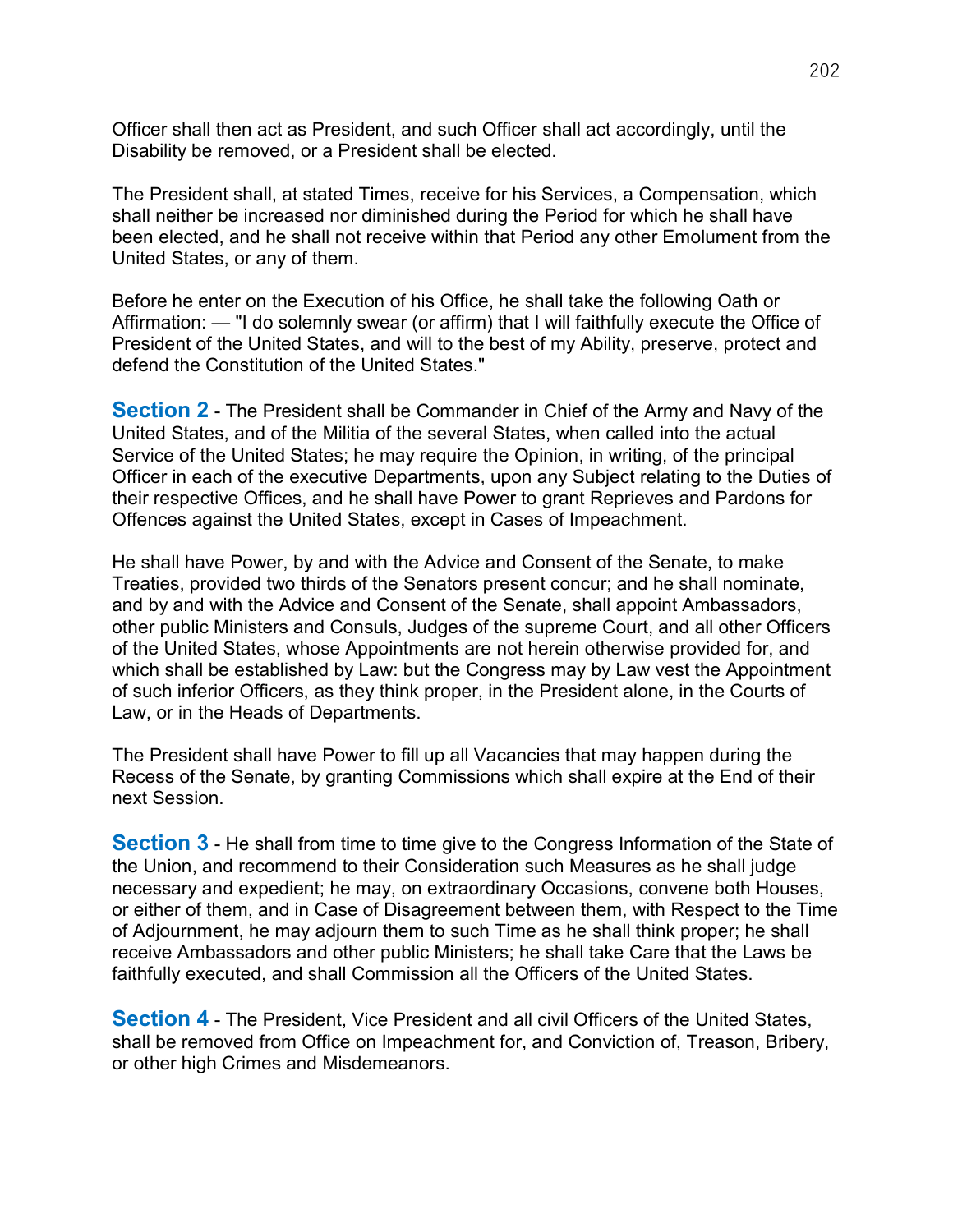# Article III

**Section 1** - The judicial Power of the United States shall be vested in one supreme Court, and in such inferior Courts as the Congress may from time to time ordain and establish. The Judges, both of the supreme and inferior Courts, shall hold their Offices during good Behaviour, and shall, at stated Times, receive for their Services a Compensation, which shall not be diminished during their Continuance in Office.

**Section 2** - The judicial Power shall extend to all Cases, in Law and Equity, arising under this Constitution, the Laws of the United States, and Treaties made, or which shall be made, under their Authority;

- to all Cases affecting Ambassadors, other public Ministers and Consuls;
- to all Cases of admiralty and maritime Jurisdiction;
- to Controversies to which the United States shall be a Party;
- to Controversies between two or more States;
- between a State and Citizens of another State;
- between Citizens of different States;

— between Citizens of the same State claiming Lands under Grants of different States, ----and between a State, or the Citizens thereof, and foreign States, Citizens or Subjects.

In all Cases affecting Ambassadors, other public Ministers and Consuls, and those in which a State shall be Party, the supreme Court shall have original Jurisdiction. In all the other Cases before mentioned, the supreme Court shall have appellate Jurisdiction, both as to Law and Fact, with such Exceptions, and under such Regulations as the Congress shall make.

The Trial of all Crimes, except in Cases of Impeachment, shall be by Jury; and such Trial shall be held in the State where the said Crimes shall have been committed; but when not committed within any State, the Trial shall be at such Place or Places as the Congress may by Law have directed.

**Section 3** - Treason against the United States shall consist only in levying War against them, or in adhering to their Enemies, giving them Aid and Comfort. No Person shall be convicted of Treason unless on the Testimony of two Witnesses to the same overt Act, or on Confession in open Court.

The Congress shall have Power to declare the Punishment of Treason, but no Attainder of Treason shall work Corruption of Blood, or Forfeiture except during the Life of the Person attainted.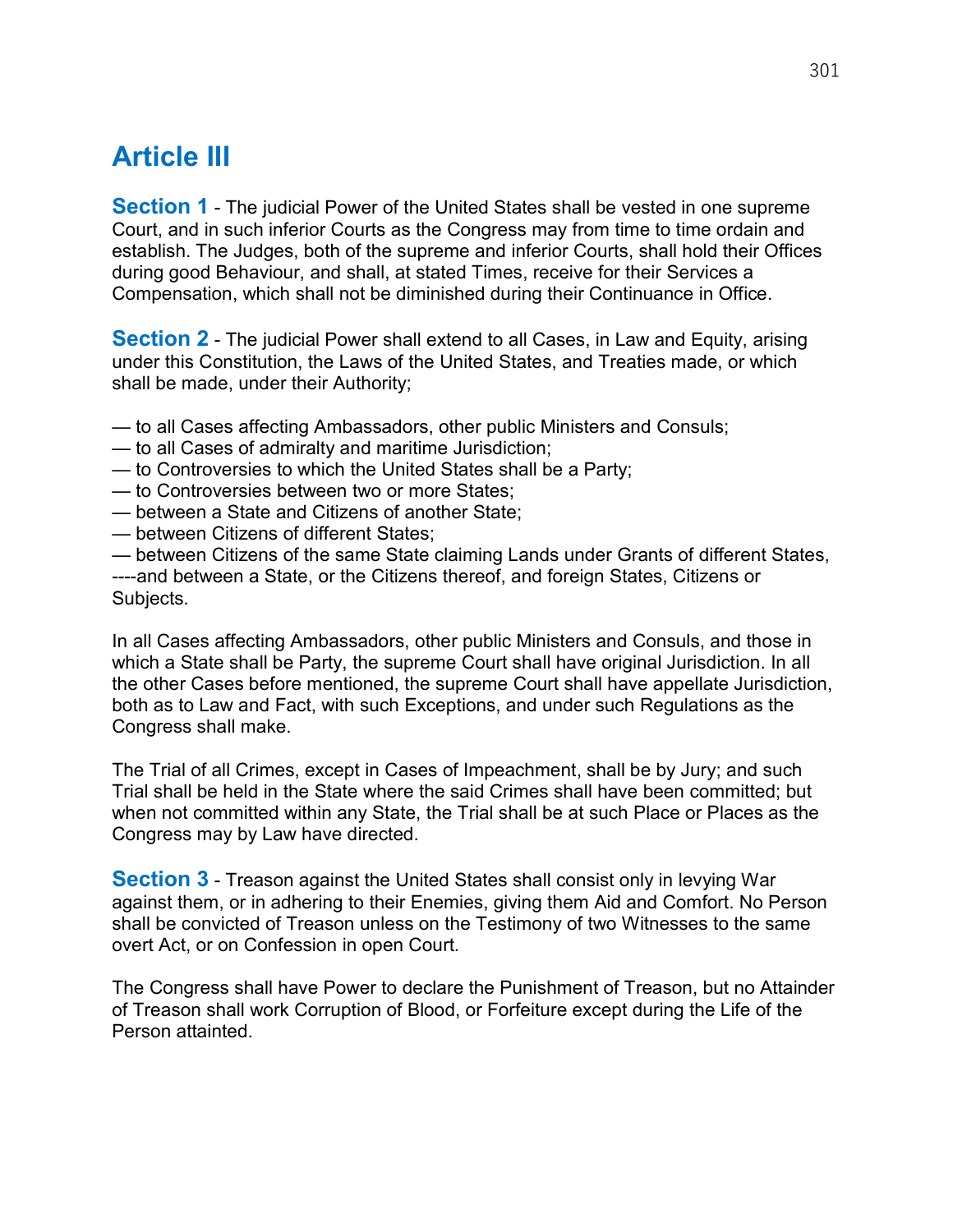## Article IV

**Section 1** - Full Faith and Credit shall be given in each State to the public Acts, Records, and judicial Proceedings of every other State. And the Congress may by general Laws prescribe the Manner in which such Acts, Records and Proceedings shall be proved, and the Effect thereof.

**Section 2** - The Citizens of each State shall be entitled to all Privileges and Immunities of Citizens in the several States.

A Person charged in any State with Treason, Felony, or other Crime, who shall flee from Justice, and be found in another State, shall on Demand of the executive Authority of the State from which he fled, be delivered up, to be removed to the State having Jurisdiction of the Crime.

No Person held to Service or Labour in one State, under the Laws thereof, escaping into another, shall, in Consequence of any Law or Regulation therein, be discharged from such Service or Labour, but shall be delivered up on Claim of the Party to whom such Service or Labour may be due.

**Section 3** - New States may be admitted by the Congress into this Union; but no new State shall be formed or erected within the Jurisdiction of any other State; nor any State be formed by the Junction of two or more States, or Parts of States, without the Consent of the Legislatures of the States concerned as well as of the Congress.

The Congress shall have Power to dispose of and make all needful Rules and Regulations respecting the Territory or other Property belonging to the United States; and nothing in this Constitution shall be so construed as to Prejudice any Claims of the United States, or of any particular State.

**Section 4** - The United States shall guarantee to every State in this Union a Republican Form of Government, and shall protect each of them against Invasion; and on Application of the Legislature, or of the Executive (when the Legislature cannot be convened), against domestic Violence.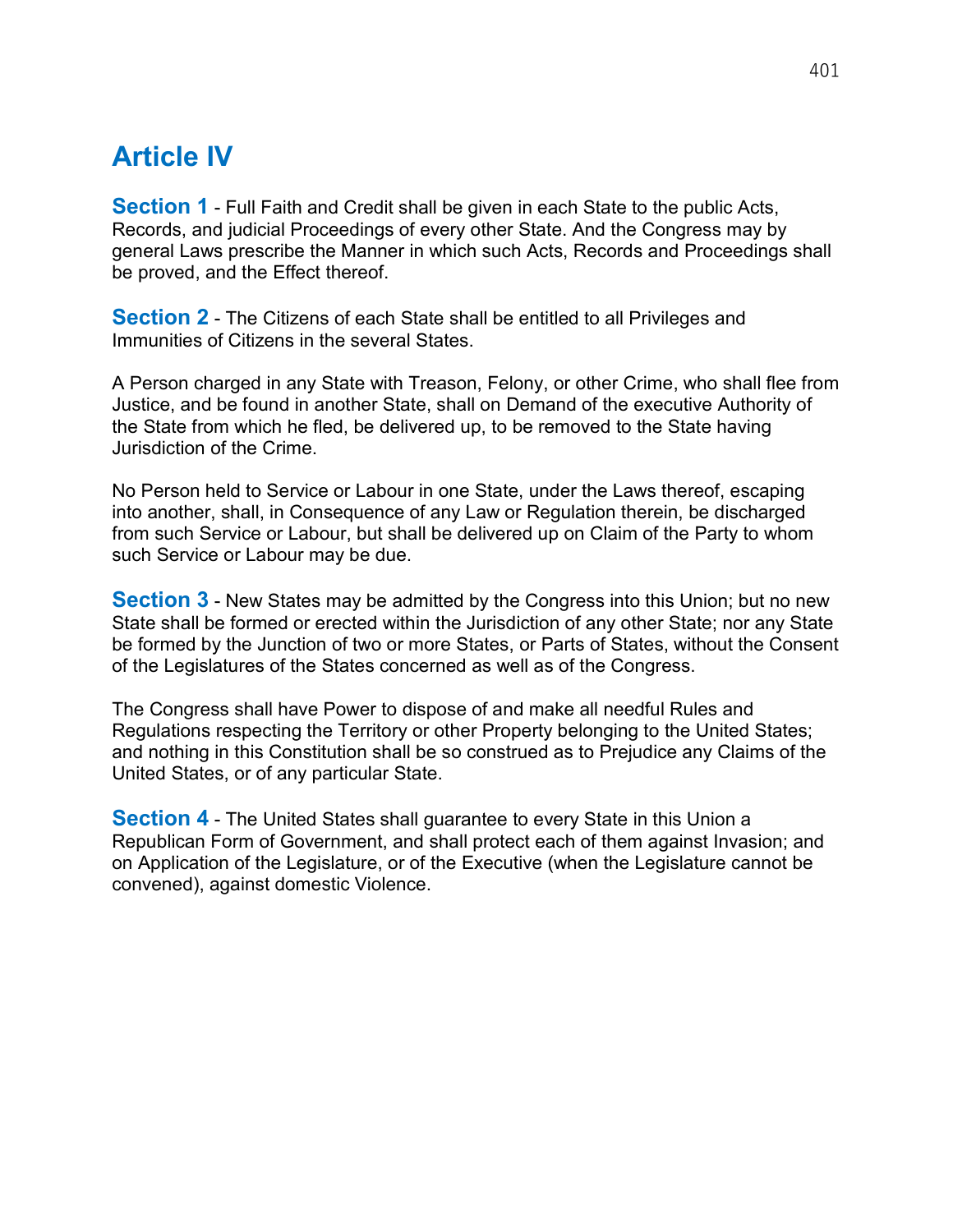#### Article V

The Congress, whenever two thirds of both Houses shall deem it necessary, shall propose Amendments to this Constitution, or, on the Application of the Legislatures of two thirds of the several States, shall call a Convention for proposing Amendments, which, in either Case, shall be valid to all Intents and Purposes, as Part of this Constitution, when ratified by the Legislatures of three fourths of the several States, or by Conventions in three fourths thereof, as the one or the other Mode of Ratification may be proposed by the Congress; Provided that no Amendment which may be made prior to the Year One thousand eight hundred and eight shall in any Manner affect the first and fourth Clauses in the Ninth Section of the first Article; and that no State, without its Consent, shall be deprived of its equal Suffrage in the Senate.